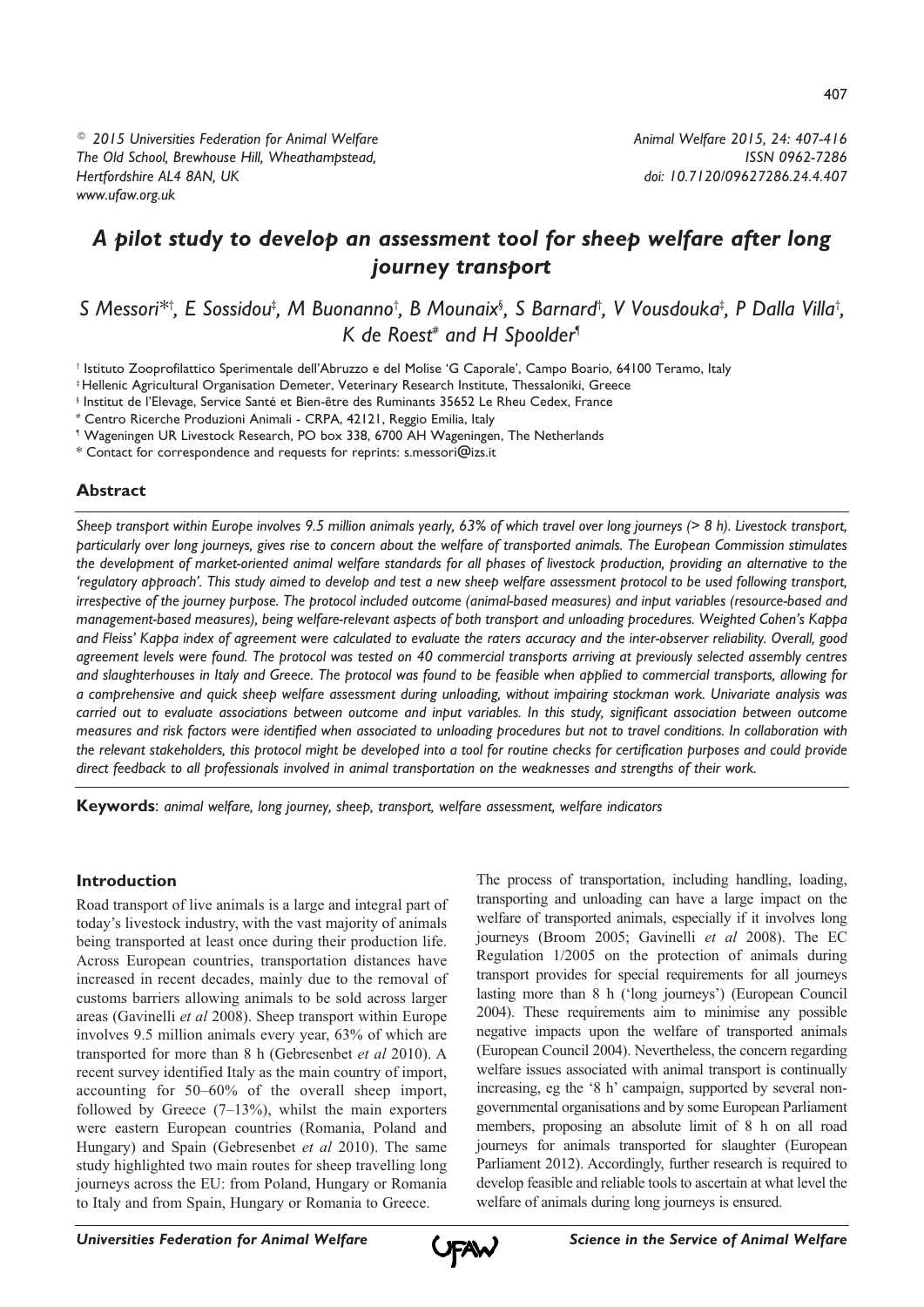Veissier *et al* (2008) stated that the development of an animal-friendly products' market in Europe is likely to stimulate further developments in animal welfare standards, providing an alternative to the 'regulatory approach' of setting minimum welfare standards through legislation. The development of an easy-to-use tool which allows field evaluation of animal welfare is a fundamental prerequisite for the implementation of such a scheme. Several scientific projects have been conducted on this issue for livestock welfare, with a focus on farm conditions (eg the Welfare Quality® project; Blokhuis *et al* 2010). Some studies were also performed on transport (Maria *et al* 2004; Brown *et al* 2005; Marlin *et al* 2011) but, at present, none provide a feasible protocol to be used to assess the welfare of sheep and lambs after transport over long distances.

The aim of this pilot study was to develop and test the suitability of a newly developed tool for the assessment of sheep and lamb welfare after commercial transport over long distances. Data collected from animals after commercial journeys were used for an exploratory analysis to identify welfare hazards and to assess the current state of live sheep transport in the EU.

# **Materials and methods**

# Protocol description

The present protocol was developed to be tested during commercial transports, irrespective of whether the endpoint of the transportation was for slaughter or for breeding of the animals. The protocol was tested under practical conditions and the journeys investigated were often identified just before arrival. This precluded conducting observations on the animals prior to their journey. As a consequence, all animals came from unknown rearing systems and had started their journey with an unknown level of fitness. One of the primary requirements for feasibility of the protocol was for minimal interference of the assessment procedures with the transporters and other operators' work. Furthermore, as previous welfare assessment schemes have often been criticised for being too time consuming for commercial application (Andreasen *et al* 2014), this protocol was designed to be completed solely at the time of the arrival of the truck at the destination. It was also necessary for the assessment to be carried out by recording measures from a distance and without slowing down normal unloading procedures. The assessment was divided into three different phases: before, during and after unloading. On arrival, but before unloading started, the assessor recorded the first set of measures by observing the truck from the outside (Phase 1; P1). The assessment of sheep unloading started when the doors of the truck were opened and the first animal was led towards the ramp, and ended when the last animal had crossed an imaginary line located 3 m after the end of the ramp (Phase 2; P2). Once unloading was completed, a final set of measures was collected on the empty truck and at the resting pens where animals were held (Phase 3; P3). In all cases, the resting pens consisted of a covered, bedded area with feed and water available to the animals. Since the aim of the present work was to evaluate

the welfare of sheep and lambs after long journey trans-

# *Selection of measures*

Factors affecting farm animal welfare include the physical environment and resource availability (Resource-Based Measures; RBM) as well as the management practices employed (Management-Based Measures; MBM). Animal responses to the resource and management inputs depend on animal characteristics (breed, sex, age, etc) and can be assessed directly from the animals, using Animal-Based Measures (ABM) (EFSA 2012). Nevertheless, for some measurements, such as thirst, the available ABM are unsuitable for field application (eg skin test), being too time consuming or requiring specific equipment or expertise to be collected (Keeling 2009). Hence, the collection of MBM and RBM are necessary, in addition to ABM.

The measures were also selected on the basis of their feasibility, ie how practical they are to carry out in different field conditions, including recording time and repeatability.

RBM were recorded during P1 and P3 while MBM and ABM were mainly assessed during P2. Since sheep moved very quickly off the truck, and it was not possible to record all measures at once, some ABM parameters were assessed during P3 on a randomised sample of the unloaded animals (30% of the total on the truck) 20 min after the unloading, once the sheep were all collected in the resting pens.

The selection and definitions of MBM and RBM included in the protocol were mainly derived from the provisions of the EC Regulation 1/2005 (European Council 2004) and from the EFSA Scientific Opinion concerning the welfare of animals during transport (EFSA 2011). The list of selected RBM and MBM can be found in Tables 1 and 2, respectively.

ABM were defined on the basis of publications from the Welfare Quality® project (Blokhuis *et al* 2010). Tables 3 and 4 present the list of selected ABM assessed during P2 and P3, respectively.

The scoring for ABM and MBM included counting the events (eg number of animals falling during unloading) or recording the presence or absence of an event (eg handlers slapping/not slapping animals). The scoring for RBM was binomial (Y/N) or trinomial (total/partial/absent) for most measures, or it required taking surface measures (eg ramp slope) or counting items (eg number of drinkers). All ABM were scored at the individual level, with the exception of slipping, reluctance to move and coughing. This was due to the large number of animals unloaded together in a relatively short space of time, making individual assessment of these measures impossible. Therefore, slipping and reluctance to move were scored at group, ie flock level. A flock was defined as all the animals present in a compartment (ie each sub-section of a deck separated from the rest of the deck by a partition) of the truck being unloaded together. Coughing was assessed at truck level (ie no animals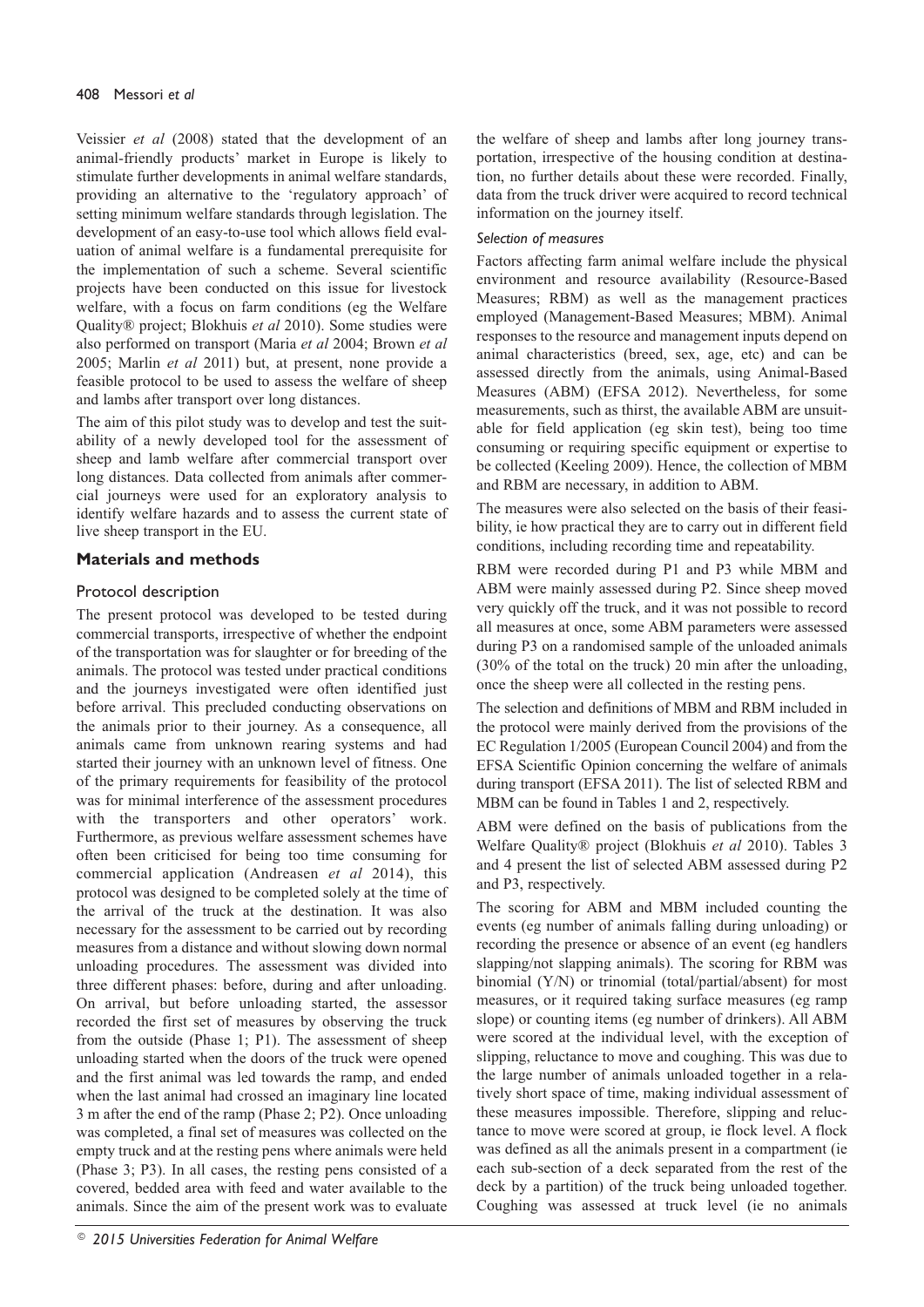| <b>Measure</b>           | <b>Description</b>                                                                                                                                                                                                                                                                                                                                                                                    |
|--------------------------|-------------------------------------------------------------------------------------------------------------------------------------------------------------------------------------------------------------------------------------------------------------------------------------------------------------------------------------------------------------------------------------------------------|
| Deck height              | EC Reg 1/2005 provides that during transport compartments allow ventilation above the animals when they<br>are in a naturally standing position. Record the deck height as adequate if there is a space (min 15 cm)<br>above the heads of the standing animals                                                                                                                                        |
| Ramp covering            | EC Reg 1/2005 provides that ramps are safe for the unloading. Ramp covering prevents light reflection,<br>deadening sounds and reducing the slippery areas. Indicate the type of bedding on the ramp (ie straw,<br>wood-shaving, sand) and the quantity (ie ramp totally covered/partially covered so that it is possible to see<br>the ramp surface/none)                                            |
| Ramp flooring            | Indicate the type of ramp flooring (ie smooth metal, corrugated metal)                                                                                                                                                                                                                                                                                                                                |
| Ramp floor conditions    | Indicate the presence/absence of harmful surfaces (eg holes, missing battens, sharp edges)                                                                                                                                                                                                                                                                                                            |
|                          | Ramp lateral protections EC Reg 1/2005 provides that ramps are equipped with lateral protections to prevent animals from escaping.<br>Record the presence of the ramp lateral protections                                                                                                                                                                                                             |
| Gaps or steps            | Step and gap are any height difference of more than 10 cm between two surfaces. Indicate the presence of<br>any gap or step being among lorry/ramp/floor or lorry door/lateral protection                                                                                                                                                                                                             |
| Ramp slope               | Record the height of the ramp to calculate the slope                                                                                                                                                                                                                                                                                                                                                  |
| Foot battens             | Indicate the presence of foot battens on the ramp                                                                                                                                                                                                                                                                                                                                                     |
| <b>Blocking zones</b>    | Indicate the presence of any blocking zone (ie shadows or obstacles) on the ramp                                                                                                                                                                                                                                                                                                                      |
| Lighting for orientation | Indicate the presence of sufficient lighting to allow the animals to orientate (ie even, diffuse and lightening<br>the ramp up ahead so that the animals are moving from a darker area to a more brightly lit one), and that<br>is not reflecting on the ramp or directly orientated toward the unloading animals                                                                                     |
| Lighting for handling    | Indicate the presence of adequate lighting (ie allowing the assessor to read the scoring sheet) at unloading<br>for handling purposes                                                                                                                                                                                                                                                                 |
|                          | Sharp edges in the truck Indicate the presence of sharp or harmful edges inside the truck                                                                                                                                                                                                                                                                                                             |
| Truck bedding            | EC Reg 1/2005 provides that animals are safe during transport. Bedding provides a more comfortable resting<br>surface; it helps absorb urine and faeces, and reduces the risk of slipping. Indicate the type of bedding on the<br>truck (ie straw, wood-shaving, sand) and its quantity (ie totally covers the deck/partially covers the deck so<br>that it is possible to see the ramp surface/none) |
| Truck hygiene            | The decks should be kept clean, minimising the leakage of urine or faeces. Indicate if the amount of manure<br>present covers less or more than 25% of the deck surface                                                                                                                                                                                                                               |
| Water supply: drinkers   | Indicate the number and type (ie nipples, bowls) of drinkers and if they are functioning                                                                                                                                                                                                                                                                                                              |
| Water supply: tank       | Record the amount of water on the truck (ie full/empty/nor full nor empty)                                                                                                                                                                                                                                                                                                                            |
| and control systems      | Temperature monitoring Record the presence of the temperature monitoring and control system in the truck and and if it is<br>functioning                                                                                                                                                                                                                                                              |

**Table 1 Resource-based measures for sheep (both P1 and P3).**

coughing/at least two animals on the truck coughing). All MBM were assessed at flock level.

Information about the transport itself was collected from the journey log (eg origin and destination, date and hour of departure, number of animals, type of truck), together with the sheep weight category according to Regulation 1/2005 (ie shorn or unshorn/below or over 55 kg) and the temperature at the time of unloading. These data were used to calculate travel duration, distance covered by the truck and space allowance.

### Training of the assessors

The measures included in the protocol were designed to be simple and descriptive. Nevertheless, it was necessary to investigate whether systematic errors in interpretation by multiple observers were present (Whay 2007). Research on inter-observer agreement for animal-based measures confirm that a high Kappa index or correlation between observers can be reached through training (Kristensen *et al* 2006; March

*et al* 2007; Laister *et al* 2009). Therefore, training of the three observers was conducted to obtain repeatable assessments and to ensure uniform interpretation of the protocols.

Video and photographic material were collected during two commercial transports and scored by a team of veterinarians experienced in animal welfare assessment (ie having received dedicated training in livestock animal welfare assessment and having several years of experience in animal welfare research). This material was then used to train the assessors and to prepare a series of 'gold standard' assessments to refer to. Three assessors(two veterinarians and one ethologist) were trained in a two-day course. The first day was dedicated to classroom training, where the protocol was illustrated and scoring systems explained through the use of video and photographic material. On the second day repeatability assessments were performed, both in the classroom using multimedia, and through field exercises in which the protocol was practiced on commercial transports at an assembly centre.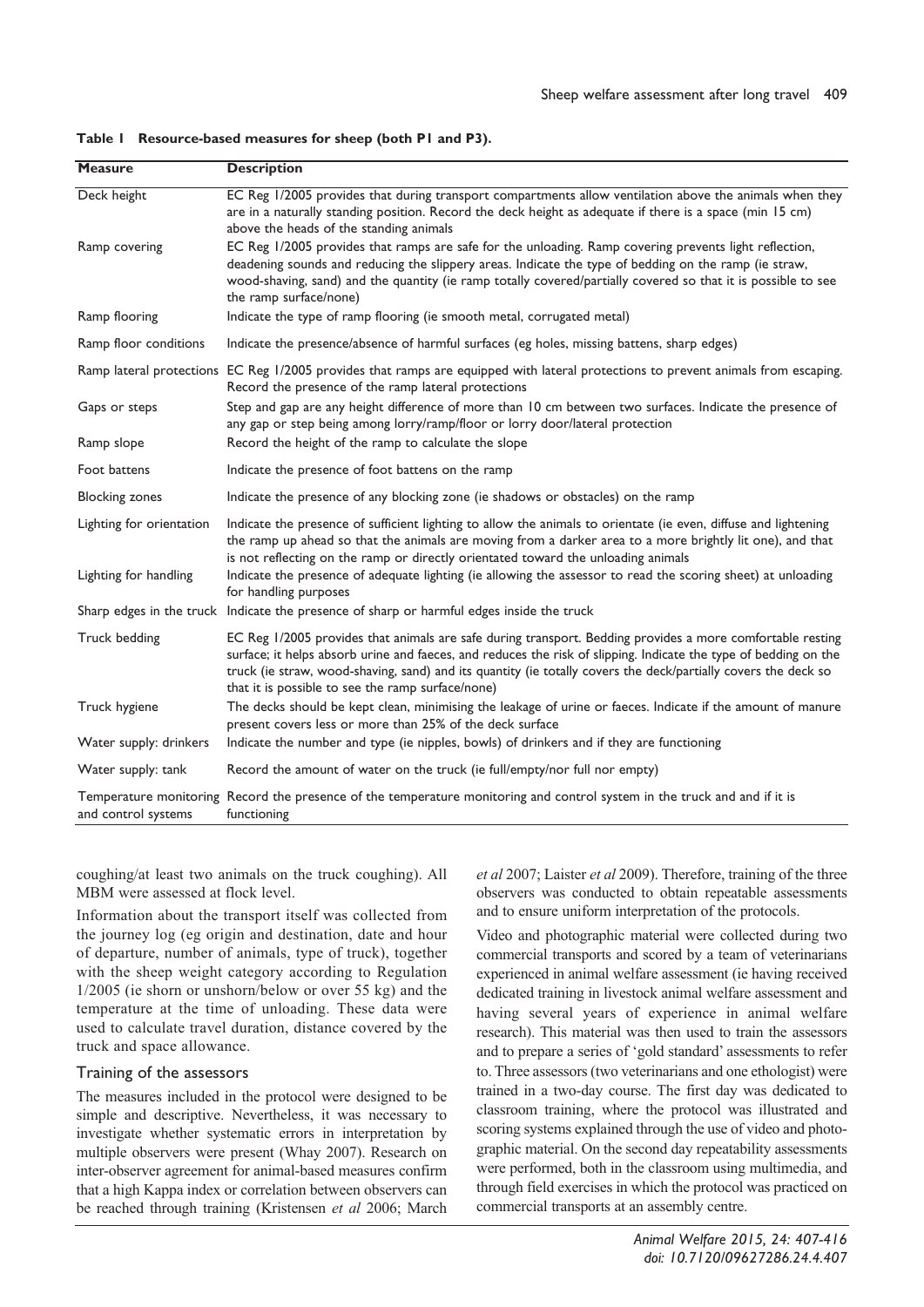# 410 Messori *et al*

|  | Table 2 Management-based measures for sheep in P2. |  |  |  |  |  |  |
|--|----------------------------------------------------|--|--|--|--|--|--|
|--|----------------------------------------------------|--|--|--|--|--|--|

| <b>Measure</b>                            | <b>Description</b>                                                                                                                                                                 |
|-------------------------------------------|------------------------------------------------------------------------------------------------------------------------------------------------------------------------------------|
| Handler moving<br>excitedly*              | Assess whether or not the handler is moving the animals excitedly (ie arm-waving, making quick or sudden<br>changes of direction)                                                  |
| Handler making loud<br>$noise*$           | Assess whether or not the handler is making loud noises (ie shouting or clanging and banging metal<br>equipment together or on the truck/ramp sides) to induce the animals to move |
| Handler slapping*                         | Assess whether or not the handler is slapping the animal without reasons or to make them move when<br>they are not in the condition to do it                                       |
| Appropriate handling*                     | Assess whether or not the handler gives the sheep the opportunity to slow down and inspect start of the<br>ramp and if the handler is able to control the speed of movement        |
| Handler performing<br>forbidden practice* | Assess whether or not the handler is performing forbidden practices, according to Regulation EC 1/2005:<br>• hit the animals or kick them:                                         |
|                                           | • press sensible areas to cause unnecessary pain;<br>• lift animals with mechanical devices:                                                                                       |
|                                           | • lift or pull animals by the head, the ears, the horns, the legs, the tail or the fleece;<br>• use sharp devices;                                                                 |
|                                           | • tie animals by the horns, using nose devices or tie their legs together;                                                                                                         |
|                                           | • use instruments which administer electric shocks                                                                                                                                 |
| * Group assessment.                       |                                                                                                                                                                                    |

**Table 3 Animal-based measures for sheep at P2.**

| <b>Measure</b>       | <b>Description</b>                                                                                                                                                                                                                                                                                                                                                                                                                                                                                                                                                                                                                                               |
|----------------------|------------------------------------------------------------------------------------------------------------------------------------------------------------------------------------------------------------------------------------------------------------------------------------------------------------------------------------------------------------------------------------------------------------------------------------------------------------------------------------------------------------------------------------------------------------------------------------------------------------------------------------------------------------------|
| Dead on arrival      | Record the number of animals found dead on arrival, carefully inspecting the truck during unloading operations                                                                                                                                                                                                                                                                                                                                                                                                                                                                                                                                                   |
| Non-ambulatory       | Record the number of animals that cannot rise or are unable to walk unaided                                                                                                                                                                                                                                                                                                                                                                                                                                                                                                                                                                                      |
| Slipping*            | Measure taken at flock level (0 to 1 animal slipping/more than 1 animal slipping within a flock). A slip is defined<br>as occurring when an animal shows a loss of balance during unloading without a non-limbic part of the body<br>touching the ground                                                                                                                                                                                                                                                                                                                                                                                                         |
| Falling              | Record the number of animals showing a loss of balance during unloading causing other part(s) of the body<br>(beside legs) to touch the floor                                                                                                                                                                                                                                                                                                                                                                                                                                                                                                                    |
|                      | Reluctance to move* Record the number of flocks where animals show unwillingness to go forward or suddenly stopping just before<br>the beginning or during the unloading for at least 3 s                                                                                                                                                                                                                                                                                                                                                                                                                                                                        |
| Lameness             | Record the number of animals showing lameness. Lameness describes an abnormality of movement and can<br>vary in severity from reduced mobility to inability to bear weight. Only animals showing signs of severe<br>lameness (ie marked flicking of the head while moving, reluctance to bear weight on a foot, difficulty in rising<br>up, reluctance to move when standing) are to be recorded                                                                                                                                                                                                                                                                 |
| <b>Injury</b>        | Record the number of injured animals. To assess injuries, a technique inspired by the one developed by<br>Jørgensen et al (2009) is to be used. For the purpose of this protocol, an animal is to be considered injured<br>only if presenting unhealed injuries scoring 4 to 5 in the above mentioned reference, that is to say:<br>• A wound through the skin which involves damage to deeper tissue (muscles, tendons) or a cut through the<br>skin which is so big that it would normally be stitched;<br>• An extensive and serious injury that may cause loss of function over a long period of time, eg (serious damage<br>to a tendon or joint, fracture) |
| Coughing*            | Record the presence or absence of coughing events on the truck. Coughing is defined as a sudden and noisy<br>expulsion of air from the lungs                                                                                                                                                                                                                                                                                                                                                                                                                                                                                                                     |
| $*$ Group assessment |                                                                                                                                                                                                                                                                                                                                                                                                                                                                                                                                                                                                                                                                  |

Group assessment.

| <b>Measure</b>                | <b>Description</b>                                                                                                                                                                                                                                                    |
|-------------------------------|-----------------------------------------------------------------------------------------------------------------------------------------------------------------------------------------------------------------------------------------------------------------------|
| Dead in pen                   | Record the number of animals found dead in the resting pen (20 min after arrival)                                                                                                                                                                                     |
|                               | Hampered respiration Record the number of animals presenting dyspnoea: respiration is deep and overtly difficult and expiration is<br>supported by the muscles of the trunk, mostly accompanied by pronounced sound. Breathing rate may only be<br>slightly increased |
| Exhaustion                    | Record the number of animals showing severe fatigue or exhaustion (ie chin or limbs resting against partitions<br>or troughs, closed eyes, high drive to rest in recumbent position)                                                                                  |
| High respiratory rate<br>(HH) | Record the number of animals presenting polypnoea: breathing in short gasps carried out with the mouth and<br>with increased frequency                                                                                                                                |

*© 2015 Universities Federation for Animal Welfare*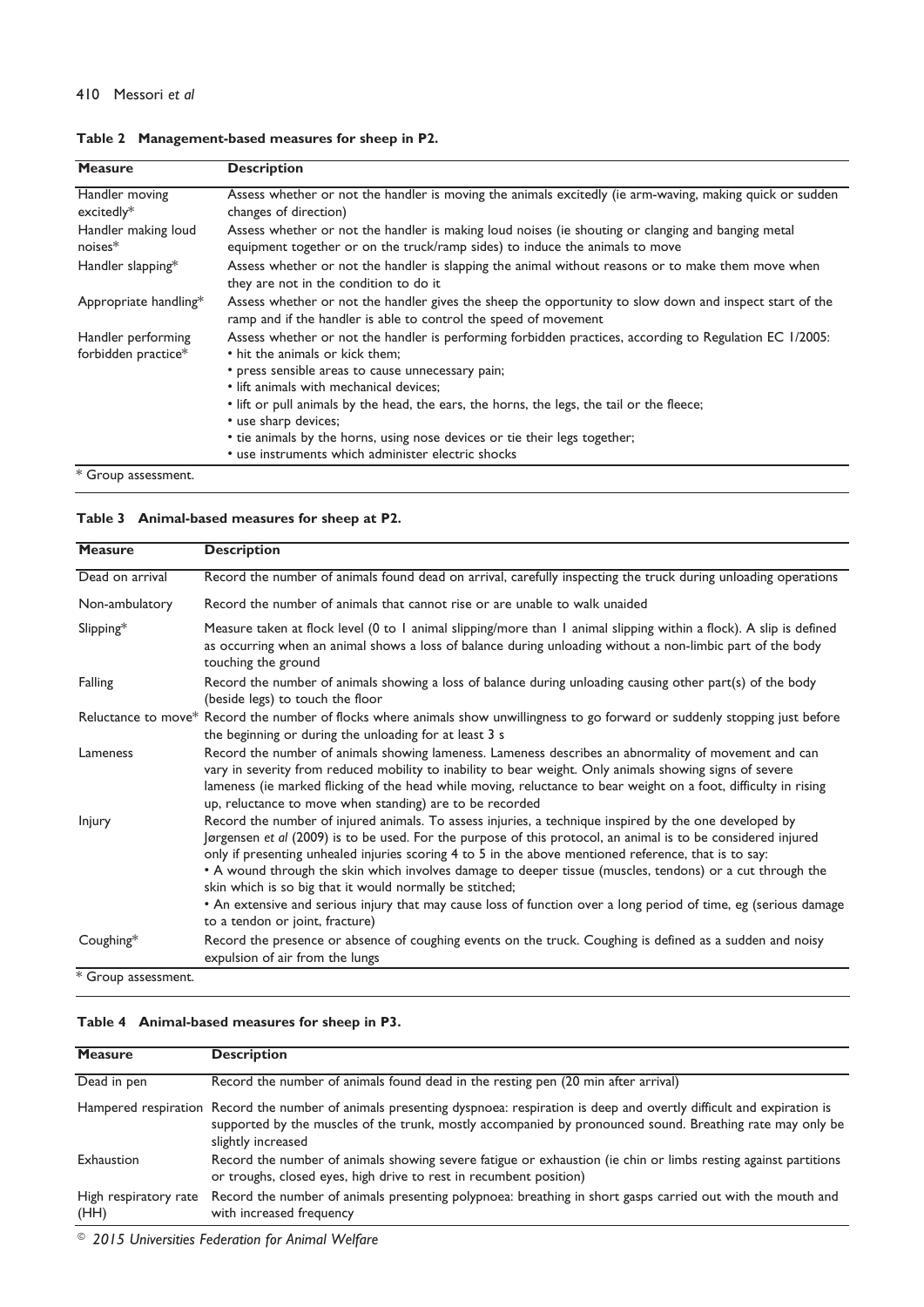### *Observer agreement evaluation*

To quantify the level of accuracy (agreement of the observer with the 'gold standard') and inter-observer reliability (agreement between two or more independent assessors), a final test was performed by the observers. This test consisted of showing a number of videos  $(n = 20)$  to the participants, who were then asked to score the selected measures.

To evaluate accuracy, each assessor was compared to the 'gold standard' by calculating a weighted Kappa value (Cohen 1968). To evaluate the inter-observer reliability, Fleiss' Kappa index of agreement between raters was computed (Fleiss 1971). According to Landis and Kock (1977), agreement levels for Kappa values are as follows: 0.00, less than chance agreement; 0.01–0.20, slight agreement; 0.21–0.40, fair agreement; 0.41–0.60, moderate agreement; 0.61–0.80, substantial agreement; and 0.81–0.99, almost perfect agreement; 1, perfect agreement. For all analyses, a *P*-value was given indicating whether agreement was more than could be expected by chance alone ( $\alpha \le 0.016$ , applying Bonferroni correction).

Four ABM were tested for repeatability. The level of accuracy of each assessor with the 'gold standard' was high, ranging between substantial to perfect agreement for all comparisons  $(k > 0.61)$ . Inter-observer reliability was perfect, as expected, for the measure 'dead on arrival'  $(k = 1)$ . It was almost perfect for two other measures: reluctance to move  $(k = 0.85)$  and slipping  $(k = 0.84)$ , and was substantial for the last one 'falling'  $(k = 0.70)$ . The reliability was thus considered acceptable for all these measures. Initially, all ABM were to be included in the training exercises. However, the material collected for training purposes was found to be too homogenous for some of the measures, which did not allow for statistical assessment of reliability for these measures (eg non-ambulatory animals).

### Welfare assessment of commercial transports

# *Field assessment*

Forty assessments were carried out between October 2012 and June 2013. Agreements were made with the veterinary services in both central Italy and Greece to be kept informed of any ovine transports travelling over long journeys (trips > 8 h). Assessments were carried out with the authorisation of the food business operator at the place of arrival of the truck. No additional selection criteria were applied and all transports which the research team were informed of, within the aforementioned time-frame, were assessed. Of this convenient sample, 15 evaluations were carried out in Greece (one at control post, six at slaughterhouses and six at farms) and 25 in Italy (20 at slaughterhouses and five at assembly centres). Once informed of a suitable transport arrival to be assessed, the assessors ensured they arrived at the destination prior to the appearance of the truck. During assessments, assessors dressed in dark clothing and all observations were performed from a position which afforded a good view of the animals without interfering with their movements or those of the stockmen.

## *Statistical analysis*

Adescriptive exploratory analysis was carried out to summarise the main characteristics of the assessments performed.

Univariate analysis was carried out in order to examine associations between outcome welfare variables (ABM) and input factors (RBM and MBM) with the aim of facilitating the identification of animal welfare hazards for transported sheep.

It was decided to split the dataset into two groups. The first group of ABM provided information on the impact of the journey on the animals while the second group included measures mainly linked to the quality of the unloading from the truck. RBM and MBM recorded in the protocol were associated either to the travel group or the unloading group.

Transport-related measures included death, injured and nonambulatory animals assessed upon truck arrival, and animals with signs of exhaustion, coughing, hampered respiration, high respiratory rate and death recorded in resting pens. RBM potentially affecting the quality of the journey were the following: travel duration, stocking density and deck height, drinker type and number of drinkers available per animal, quantity and type of bedding, truck hygiene and presence of sharp edges on the truck.

Unloading-related measures included the percentage of flocks per truck in which animals were recorded slipping or showing reluctance to move, and the percentage of animals per truck falling during unloading. These were investigated in relation to MBM (ie moving excitedly, producing loud noise, slapping/hitting the animals, performing forbidden practices) and RBM (ie ramp slope, ramp covering type and quantity, gaps between lorry-ramp-floor).

Spearman correlation tests were carried out to investigate correlations between continuous variables. In particular, slipping, falling and reluctance to move were investigated in relation to each of the five MBM (as percentage of flocks per truck where stockmen performed each of the MBM) and to ramp slope. *P*-level was set at 0.003 applying Bonferroni correction for 15 comparisons. Also, the percentages of dead, injured or non-ambulatory animals were correlated to stocking density and travel duration. After applying the Bonferroni correction for six comparisons, *P*-level was set at 0.008.

ABM included in the transport-related group (ie percentages of dead, injured or non-ambulatory animals) were also investigated in relation to categorical variables using non-parametric tests: the Mann-Whitney *U* test was used for dichotomous variables (ie deck height, truck hygiene, presence of sharp edges on the truck) while the Kruskal-Wallis test was used for variables with more than two categories (ie quantity and type of bedding).ABM included in the unloading group (ie falling and slipping behaviours) were tested in relation to dichotomous variables (ie type of ramp coverage, presence of sharp edges or slipping areas on the ramp) or other categorical variables (ie quantity of ramp coverage) using Mann-Whitney *U* tests and Kruskal-Wallis tests, respectively. The Mann-Whitney *U* test was also used as *post hoc* test where appropriate, applying Bonferroni correction. All analyses were carried out using R version 2.15.3 software package for Windows 7, and hypotheses were tested at the 0.05 level of significance, unless specified otherwise.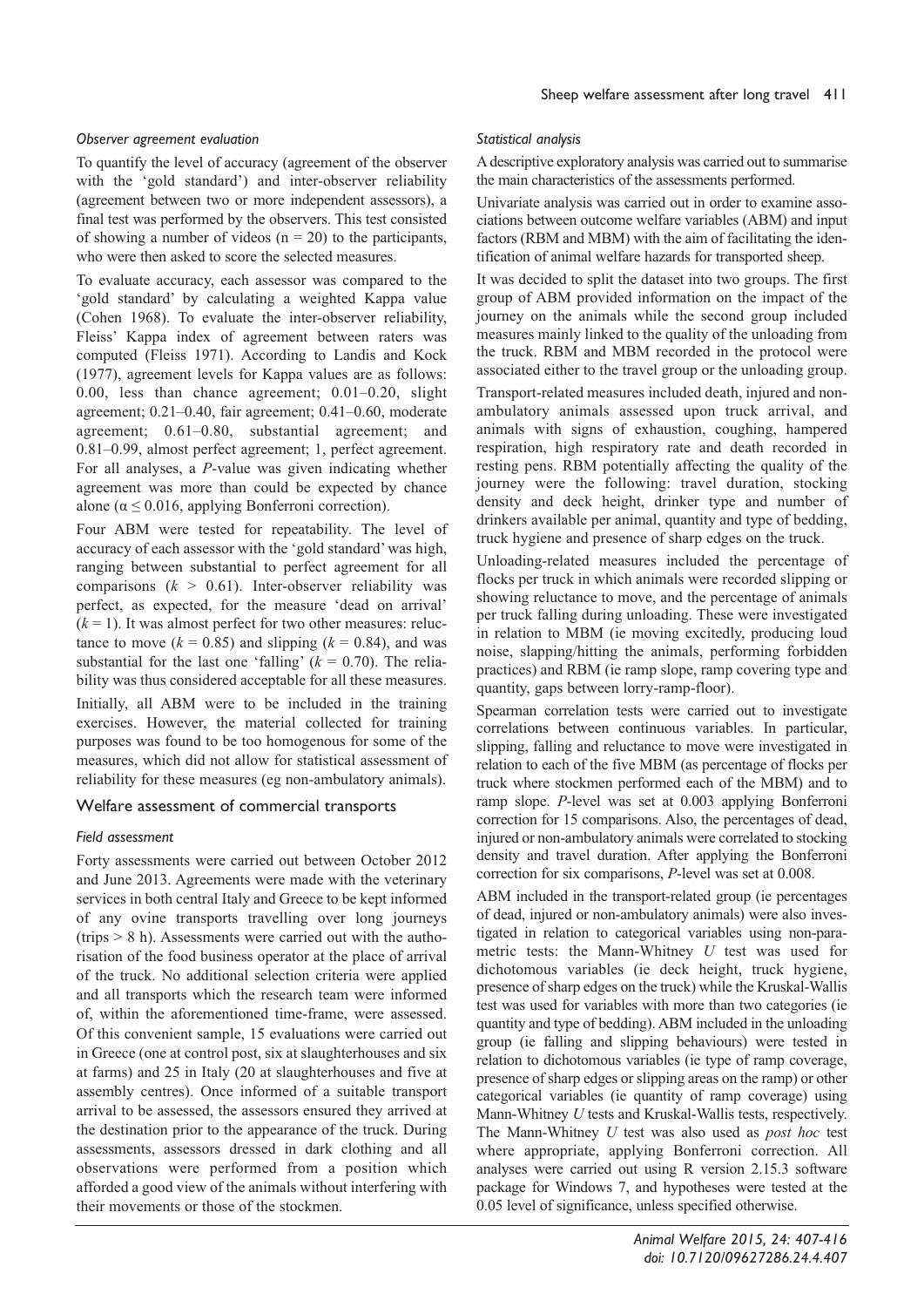# **Results**

# Welfare assessment: descriptive analysis

The countries of departure for the 25 Italian assessments were represented by Hungary ( $n = 14$ ), Romania ( $n = 6$ ), France  $(n = 4)$  and Poland  $(n = 1)$ , while those arriving in Greece came from Romania ( $n = 12$ ), Greece ( $n = 2$ ) and Spain  $(n = 1)$ . On average, the overall travelled distance between the site of departure and the destination was 1,236 km (ranging from 471 to 1,867) whilst the average durations of transport were 23.2 h (ranging from 14 to 101 h). The total number of animals unloaded was 19,080 (mean 477, ranging from 90 to 880 sheep per truck). The outside temperature, at the time of unloading, ranged from –1 to 23°C. Most of the transported animals (over 92% including both adults and lambs) were within the weight category 'less than 55 kg'; the remaining 8% were 'over 55 kg'. Since no further information about the age class of the sheep was recorded, this parameter was not included in the following analysis.

The average duration of the unloading was 17.6 min (ranging from 5 to 45 min), and, overall, the assessments took approximately 50 min per truck, including the postunloading assessment in the resting pens (P3).

# *Resource-based measures*

With the exception of one truck, all ramps observed during the assessments were made of anti-slip corrugated metal and had lateral protections. Foot battens were present in all cases. No dangerous holes were recorded on the ramps, while sharp edges were present in 15% of cases. Straw was used to cover the ramp during unloading in 55% of cases, whereas no cover was provided for the remainder. Of these, 1/5 were only partially covered, exposing the ramp surface. Steps or gaps between the truck floor and the ramp were rarely observed (3% of cases) while a step between the end of the ramp and the floor was observed in 25% of the trucks. Ramp slope ranged from 10 to 70%, complying with the Regulation 1/2005 (ie less than 50% of the horizontal, corresponding to a 26.34° angle) in 85% of cases. In all but two transports, lighting condition during unloading was sufficient (according to the protocol definition; for a reference, see Grandin 2003 ) for the animals to orientate, and for the staff to safely perform the handling procedures.

Space allowance was, on average,  $0.27$  m<sup>2</sup> per animal, with a wide range of variability (between 0.09 and  $0.7 \text{ m}^2$  per animal). In 58% of cases this was over  $0.2$  m<sup>2</sup> per animal, thus complying with Regulation 1/2005. Recording of RBM inside the truck showed that the most prevalent drinker type were nipple drinkers (60%), followed by water bowls (20.5%) or both systems together (15%). Absence of drinkers was recorded in one case. The water storage tank was empty in 35% of cases and in 40% of cases drinkers were not functioning at the arrival of the truck. The assessors reported difficulties in assessing the level of filling of some water tanks. Deck height was sufficient to allow the animals to stand in their natural position and allow air ventilation above them in the majority of transports (85%). Bedding material, straw in almost all cases and sawdust as an alternative, was present in all but one transport and the quantity was enough to cover the whole surface in 85% of cases. The deck floor appeared clean (less than 25% of the deck covered in manure) on 80% of trucks. Temperature-monitoring systems were not functioning in half the lorries.

## *Management-based measures*

From the assessment of the unloading management procedures it emerged that in approximately 60% of flocks the stockmen performed appropriate handling (as defined in Table 2). In 20% of the assessments, both forbidden practices and loud noises were performed. Handlers moving excitedly or slapping the animals were observed on 3 and 7% of unloadings, respectively.

## *Animal-based measures*

The recording of ABM during unloading showed that the percentages of animals dead on arrival and those that were unable to ambulate unassisted (non-ambulatory) were very low (about  $0.2\%$ ; n = 24). Overall, 12 severely lame animals (0.09%) were observed. Falling was observed on most of the unloadings, ranging between 0.3 and 61.6% of the total animals per truck.

Slipping was recorded for most of the unloaded flocks (70.7%). Reluctance to move was observed on one-third of the unloaded flocks. Coughing events were recorded during seven unloadings.

None of the assessments carried out in the resting pens 20 min after unloading highlighted particular issues. Of the 7,483 sheep inspected (32% of the total), one was found dead in the pen, 17 were exhausted and four showed high respiratory rate. No signs of hampered respiration or coughing were recorded in any of the assessments.

# Welfare assessment: identification of predictors

# *Transport-related measures*

As the prevalence of ABM included in this group was very low (below 2%), statistical analysis could not be performed.

# *Unloading-related measures*

A significant positive correlation emerged between the ramp slope and the percentage of falling events per truck  $(R<sub>s</sub> = 0.49; P = 0.001, alpha \le 0.003 applying Bonferroni$ correction). Although not significant, similar trends were found comparing the performance of forbidden practices with falling events  $(R_s = 0.39; P = 0.01)$  and the ramp slope with slipping events  $(R_{\rm s} = 0.37; P = 0.019)$ .

Kruskal-Wallis tests revealed that the amount of ramp covering affected the percentage of falling and slipping behaviours (falling:  $H = 18.65$ ;  $P \le 0.0001$ ; slipping:  $H = 11.03$ ;  $P = 0.004$ ). For both comparisons, *post hoc* analysis revealed that there was significantly less falling and slipping events when the ramp surface was totally covered compared to when it was partially or completely uncovered by straw (Figure 1).

No other significant relationships between measures emerged for variables included in the unloading-related group.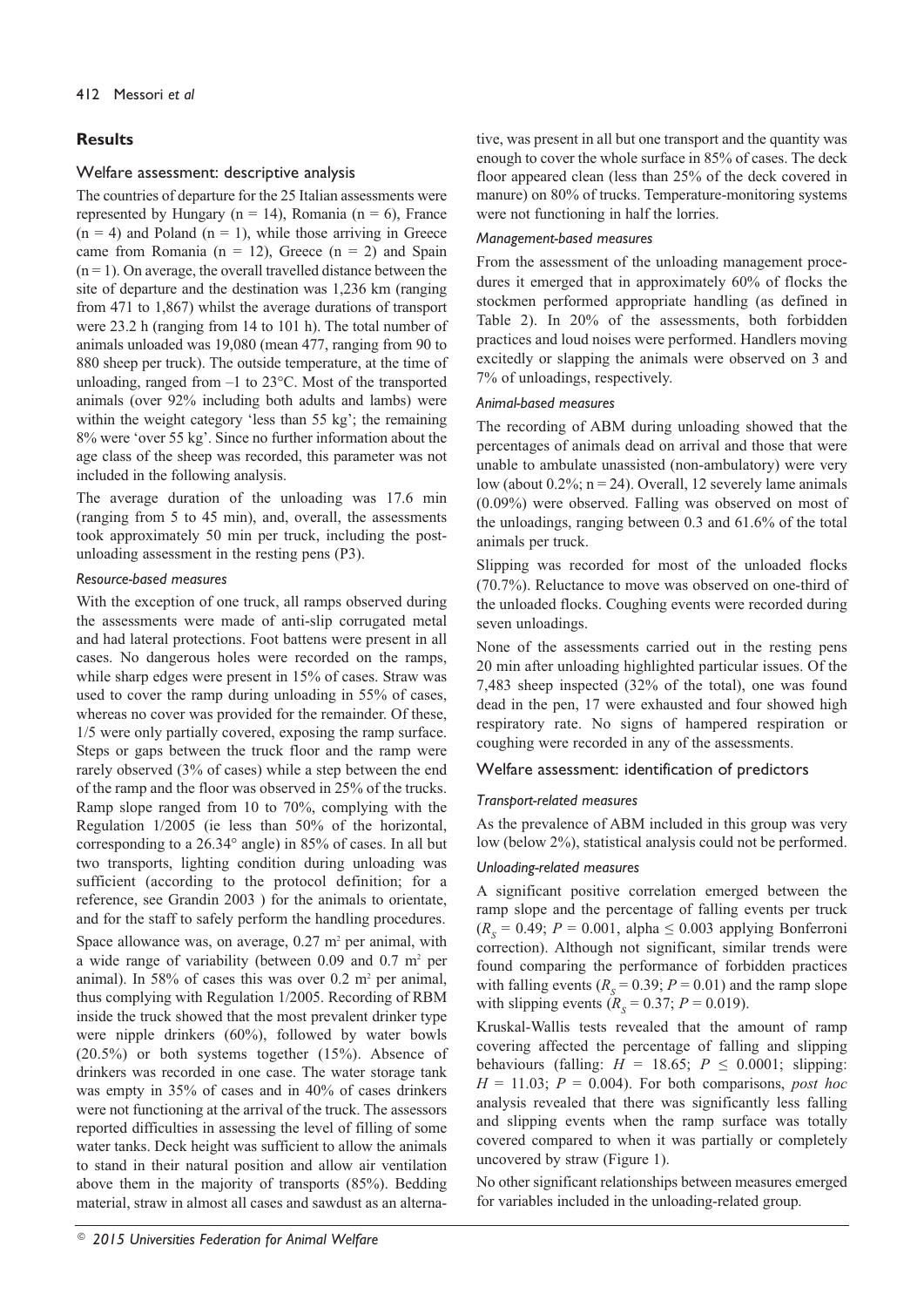#### **Figure 1**

Association between ramp covering and falling and slipping behaviours. Comparison among different quantities of ramp covering (ie no cover, partial cover with straw, total cover with straw) during unloading associated with (a) falling and (b) slipping behaviours. Falling was measured at animal level (% of animals falling per truck) while slipping was calculated at group level (% of flocks slipping per truck). *Post hoc* comparisons showed that for both behaviours there was no significant difference when the ramp had either none or partial coverage, while there are significantly less falling and slipping when the ramp had total coverage in comparison to when it was partial (falling: *W* = 110; *P* = 0.0002; slipping: *W* = 99; *P* = 0.003) or when there was none (falling: *W* = 221; *P* = 0.0002; slipping: *W* = 196; *P* = 0.007). \*\* Significant level for *P* < 0.01; \*\*\* Significant level for *P* < 0.001.



## **Discussion**

#### Feasibility and reliability of the measures

The protocol presented in this paper was designed to assess the welfare of sheep (adults and lambs) travelling over long distances across the EU. This pilot study presents, to our knowledge, the first independent and practical tool to assess the welfare of transported sheep, which includes animal-, resource- and management-based measures. The measures were chosen to be relatively easy to assess for non-veterinary trained personnel, thus increasing the likelihood of it being implemented during various transport situations.

Recent developments in welfare science suggest that preference should be given to ABM in welfare assessment protocols (EFSA 2012). The European Commission also favours this approach as the way forward for regulatory and commercial purposes (European Commission 2012). The use of ABM for welfare assessment purposes has the advantage of being applicable in different situations, not being restricted to a given structure or facility. The animal-based measures assessed in this project were found to be feasible and repeatable across different observers. MBM, such as stockmanship skills, were assessed directly by observing the behaviour of the personnel, since indirect assessment of stockmanship via

the animals has been shown to be too complex and inefficient in a previous study (de Passillé & Rushen 2005). The management-based criteria were selected from the Regulation 1/2005 requirements, all of them considered relevant for animal welfare and also allowing for the evaluation of the compliance with the legislation.

Four ABM were evaluated for inter-observer agreement and accuracy with a 'gold standard'. Accuracy in scoring the measures and inter observer reliability were high for all measures assessed, highlighting their reproducibility. For some ABM, it was not possible to assess observer agreement because of their low prevalence in the dataset. This is not uncommon, as similar problems were also reported in other studies involving assessor training on animal based welfare measures (eg Burn *et al* 2009; Muri *et al* 2013).

#### Description of assessed transports

The assessments were carried out in the two European countries, Italy and Greece, which are the main sheep importers in the EU (73% of the overall in 2009) (Gebresenbet *et al* 2010).

Drinking devices were present in the compartments of all trucks but one. The presence of drinkers alone does not completely satisfy requirements which also stipulate that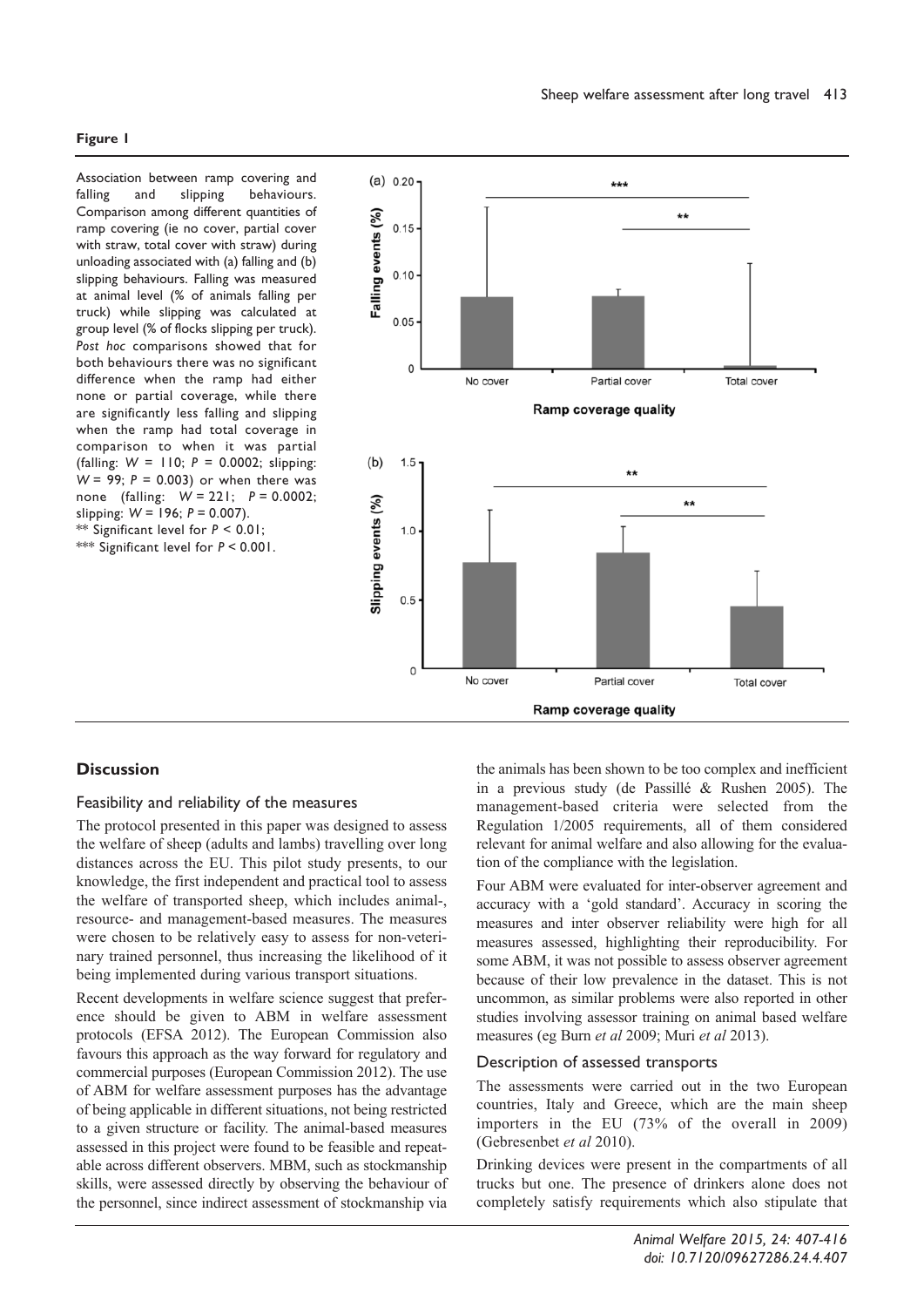water should be continuously available to the animals during travel. Some drivers, for example, admitted that the pipes were closed to avoid undesirable splashing and spilling of water during transportation, and opened only during the 1 h rest stop for the driver. For this reason, it was decided to include an evaluation of drinker functioning and water levels in the tank at arrival. However, these measures were difficult to assess and did not provide useful information on the actual availability of water during the journey. Further efforts should be made in order to define an operational measure to assess the degree of hydration in the animals following transport.

Space allowance can have major impact on the welfare of transported sheep (Knowles *et al* 1998), and adequate space allowance should be provided to animals travelling over long journeys (SCAHAW 2002). The EC 1/2005 Regulation minimum space requirement for shorn sheep weighing between 26 and 55 kg is  $0.2$  m<sup>2</sup> per animal, although lower space allowances may be permitted for small lambs. In this study, space allowance on the trucks was below  $0.2 \text{ m}^2$  per animal in 40% of cases. However, in this study, the different stocking densities appeared not to affect any of the ABM.

One truck had several problems, eg an inappropriate ramp (made of wood) without lateral protections and no drinkers inside the compartments. Interestingly, this truck was used for a domestic transportation. This finding is in line with previous studies which have reported that truck specifications for long journey transports were better for international than domestic journeys (Baltussen *et al* 2011).

Management practices were often recorded as noncompliant with the Regulation. Although no animal appeared to be seriously harmed (eg no wounds or injuries were observed as a result of these actions) and no inappropriate tools were used to stimulate animal movements (eg no pointed implements or electric prods), sheep were often unloaded by dragging or lifting by the fleece or legs. These practices are likely to cause pain (Goddard 2008) and are also listed among the practices forbidden in the EC Regulation 1/2005. Moreover, in several instances, sheep were slapped or shouted at to make them move even though their movement was impaired by other animals in the flock. It is possible that the presence of the observer affected stockman behaviour, but not to the extent that inappropriate handling practices were completely avoided or concealed.

# Welfare assessment: toward the identification of predictors

Resource- and management-based measures were found to be associated with animal-based measures, and these are thought to reflect the direct consequences of inappropriate travel conditions and unloading procedures (EFSA 2012). Links between predictors (RBM and MBM) and outcomes (ABM) were investigated during travel and unloading.

Concerning travel itself, statistical analysis of the data was not possible due to the low prevalence of the recorded ABM (eg non-ambulatory and dead animals). In future, it may be advantageous for assessment protocols to identify and include measures that have higher prevalences. Several

different factors could have impacted our results. On the one hand, since the majority of trucks were found to be in compliance with the EC Regulation, negative effects on the animals will have been minimised, thus leading to a rather homogenous sample in the present study. In addition, since all assessments were performed after the authorisation of the food business operator at the place of arrival of the truck, there may have been a bias in the sample toward the higher quality end of the market (ie only transportations with a relatively low incidence or likelihood of poor welfare of the transported animals were included in the study). However, the stratification of results, which requires a larger sample and more systematic data collection, for example, by country of origin and destination or age of the animals, might provide more insight and should be considered to further improve the protocol which was developed in this pilot study. Previous studies have shown that age can have an impact on the ability of sheep to cope with long journeys (Zhong *et al* 2011). Future assessments should include an age classification in addition to the weight classification provided by the EC Reg 1/2005 (less or over 55 kg).

The analysis of measures assessed during unloading provided some indications about predictive factors associated with adverse effects on animals. In accordance with what has previously been described (Knowles *et al* 1998), the present results showed that a higher ramp slope increased the percentage of falling events and a similar trend was found when considering slipping events during descent from the truck. Although significant, the correlation was not very strong, which may be due to the fact that multiple factors may affect falling and slipping events during unloading. The quantity of ramp covering, for example, influenced the percentage of falling and slipping events which were more frequent when the straw on the ramp was either absent or quantitatively low, compared to ramps covered with straw. Slipping events agitate animals and tend to make unloading management harder (Grandin 2013). Limiting ramp slope and providing the appropriate quantity of bedding on the ramp may help to reduce these events, thereby improving both the safety of sheep and hastening unloading procedures, since animals will be less likely to stop or trip over each other. A trend in the results suggests that forbidden practices may increase the likelihood of falling events, entailing a higher injury risk. In addition, using positive stimuli (eg using a tame sheep to lead flocks down from the truck at arrival) has previously been reported to be more effective for moving sheep than using repeated fear-inducing stimuli (eg shouting or moving excitedly) (Eldridge *et al* 1982).

### Animal welfare implications and conclusion

This paper describes a new protocol for the assessment of sheep and lamb welfare after long journeys, and its subsequent testing on 40 trucks arriving in two major importing countries in the EU (Italy and Greece). The protocol was comprehensive (ie including resource-, management- and animal-based measures) and easy to use: assessors only reported minor issues related to the practical applicability of the protocol.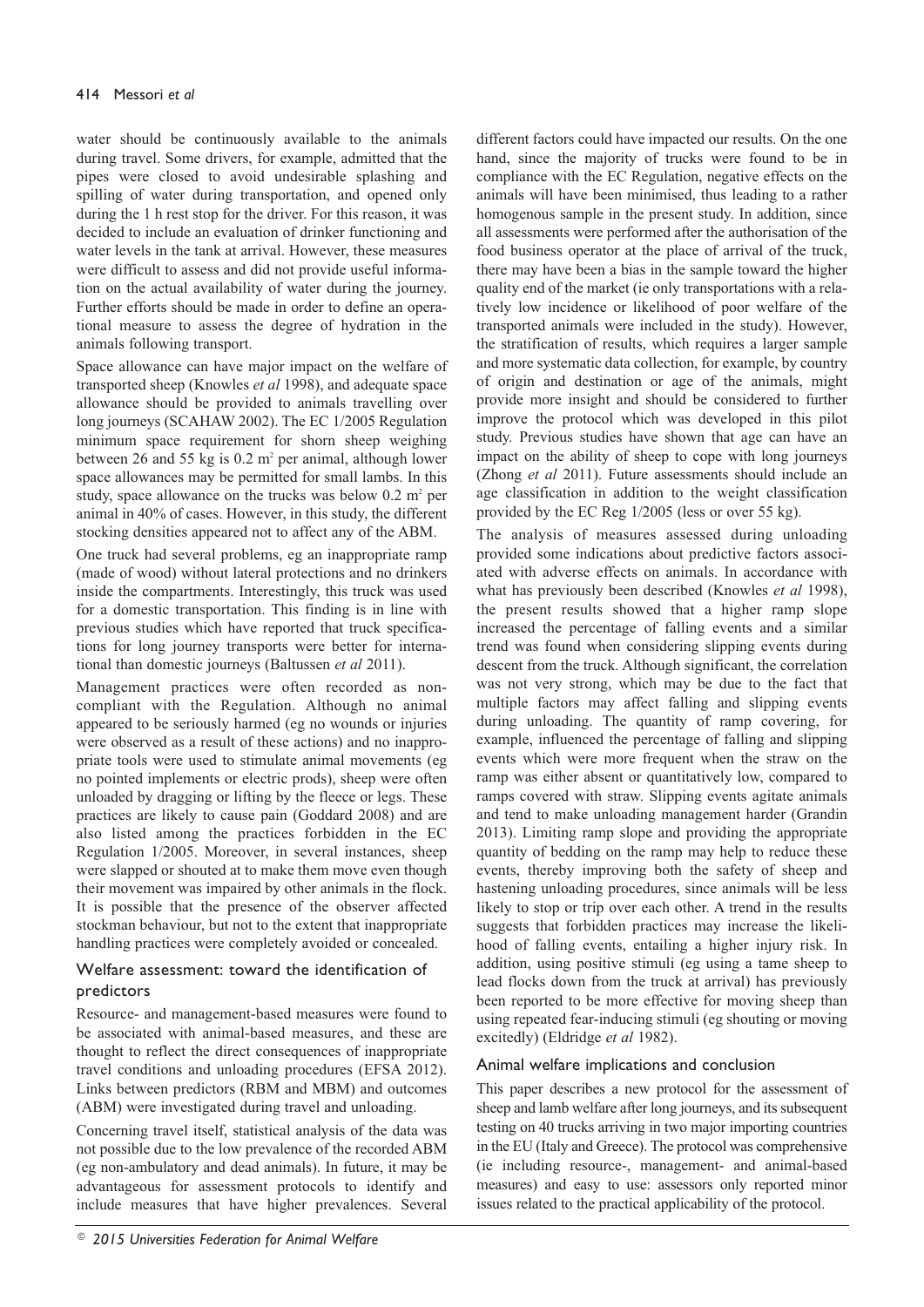In contrast with current welfare assessment systems for long journey transportation, which are based on resource checklists only, the present tool is based on welfare outcome indicators, allowing for the identification of welfare consequences associated with unloading procedures. Further development of the protocol will be needed in order to refine the detection of hazards related to the travel itself and thus provide a proper risk analysis. Nevertheless, at the present stage of development, the protocol already represents a valuable tool to assess sheep welfare after long journeys, being able to provide direct feedback to transporters on the weaknesses and strengths of their work practices. The European Commission stimulates the development of market-oriented animal welfare standards for all phases of livestock production, thus providing an alternative to the 'regulatory approach'. The authors believe that this tool should be further developed and incorporated into a routine checking instrument for certification purposes in collaboration with the transport industry.

### **Acknowledgements**

The present study is part of research project 'Development of EU wide animal transport certification system and renovation of control posts in the European Union'(Grant Agreement no SANCO/2011/G3/CRPA/SI2.610274), under the responsibility of the Directorate-General for the Health and Consumer Protection (DG-SANCO) and co-ordinated by CRPA (Centro Ricerche Produzioni Animali). The text represents the authors' views and does not necessarily represent a position of the Commission who will not be liable for the use made of such information. The Dutch partner in this project wishes to acknowledge the additional financial support from the Dutch ministry of Economic Affairs.

The authors want to thank Dr Elisa Di Fede and Dr Bernardo Catanese, for the support provided in the preliminary selection of the measures to be used in the protocol, all the commercial operators for the kind availability in allowing the field application of the protocol and Dr Mary Friel for language revision.

#### **References**

**Andreasen SN, Sandøe P and Forkman B** 2014 Can animalbased welfare assessment be simplified? A comparison of the Welfare Quality® protocol for dairy cattle and the simpler and less time consuming protocol developed by the Danish Cattle Federation. *Animal Welfare 23*: 81-94. http://dx.doi.org/10.7120/ 09627286.23.1.081

**Baltussen WHM, Gebrensbet G and de Roest K** 2011 *Study on the impact of regulation (EC) no 1/2005 on the protection of animals during transport.* http://ec.europa.eu/food/animal/welfare /transport/docs/study\_report\_en.pdf

**Blokhuis HJ, Veissier I, Miele M and Jones RB** 2010 The Welfare Quality project and beyond: safeguarding farm animal well-being. *Acta Agriculurae Scandavica A, Animal Science 6*: 129-140 **Broom DM** 2005 The effects of land transport on animal welfare. *Revue Scientifique et Technique de l`Office International des Epizooties 24*: 683-691

**Brown SN, Knowles TG, Wilkins LJ, Chadd SA and Warris PD** 2005 The response of pigs to being loaded or unloaded onto commercial animal transporters using three systems. *The Veterinary Journal 170(1)*: 91-100. http://dx.doi.org /10.1016/j.tvjl.2004.05.003

**Burn CC, Pritchard JC and Whay HR** 2009 Observer reliability for working equine welfare assessment: problems with high prevalences of certain results. *Animal Welfare 18*: 177-187

**Cohen J** 1968 Weighted kappa: nominal scale agreement with provision for scaled disagreement or partial credit. *Psychological Bulletin 70*: 213-220. http://dx.doi.org/10.1037/h0026256

**de Passillé AM and Rushen J** 2005 Can we measure human–animal interactions in on-farm welfare assessment? Some unresolved issues. *Applied Animal Behaviour Science 92*: 193-209. http://dx.doi.org/10.1016/j.applanim.2005.05.006

**EFSA Panel on Animal Health and Welfare (AHAW)** 2011 Scientific Opinion concerning the welfare of animals during transport. *EFSA Journal 9(1)*: 1966

**EFSA Panel on Animal Health and Welfare (AHAW)** 2012 Statement on the use of animal-based measures to assess the welfare of animals. *EFSA Journal 10(6)*: 2767

**Eldridge GA, Wythes JR, Arthur RJ, Meischke HRC, Vowles WJ, Hutson GD, Barnett JL, Hemsworth PH and Davies GT** 1982 Handling and transport of meat animals in relation to efficiency, meat quality and welfare. *Animal Production in Australia 15*: 116-129

**European Commission** 2012 *Communication from the Commission to the European Parliament, the Council and the European Economic and Social Committee on the European Union Strategy for the Protection and Welfare of Animals 2012-2015*. EU: Brussels, Belgium

**European Council** 2004 *Council Regulation (EC) 1/2005 on the protection of animals during transport and related operations and amending and amending Directives 64/432/EEC and 93/119/EC and Regulation (EC) No 1255/97*. EU: Brussels, Belgium

**European Parliament** 2012 *Written declaration on the establishment of a maximum 8-hour journey limit for animals transported in the European Union for the purpose of being slaughtered*. http://www.europarl.europa.eu/sides/getDoc.do?pubRef=- //EP//TEXT+TA+P7-TA-2012-0096+0+DOC+XML+V0//EN

**Fleiss JL** 1971 Measuring nominal scale agreement among many raters. *Psychological Bulletin 76*: 378-382. http://dx.doi.org /10.1037/h0031619

**Gavinelli A, Ferrara M and Simonin D** 2008 Formulating policies for the welfare of animals during long distance transportation. *Veterinaria Italiana 44(1)*: 71-86

**Gebresenbet G, Baltussen W, de Roest K, Neilson K and Sterrenburg P** 2010 *Evaluation of the Feasibility of a Certification Scheme for High Quality Control Posts.* http://ec.europa.eu/food/ani $m$  al/welfare/financing/docs/call  $10753 - 2010$ feasability\_report\_cepost\_en.pdf

**Goddard PJ** 2008 The management of sheep. In: Dwyer K (ed) *The Welfare of Sheep* pp 291-323. Springer Science Business Media BV: The Netherlands. http://dx.doi.org/10.1007/978-1-4020-8553-6\_8 **Grandin T** 2013 Recommended animal handling guidelines. In: Grandin T (ed) *Recommended Animal Handling Guidelines and Audit Guide: A Systematic Approach to Animal Welfare* pp 11-31. AMI Foundation: Washington, DC, USA